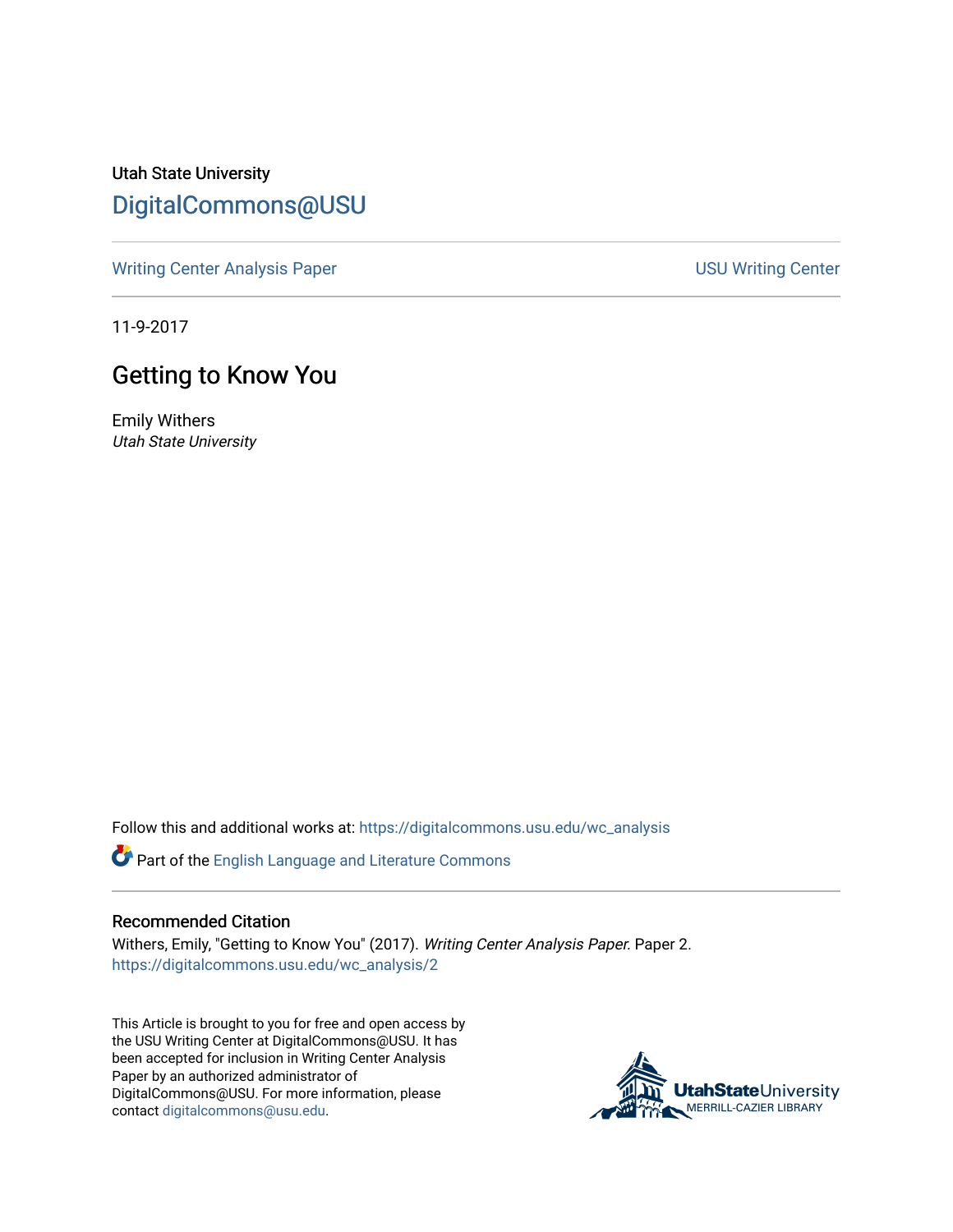Emily Withers Brock Dethier English 6820 9 November 2017

## Getting to Know You

Albert Einstein once said, "I never teach my pupils, I only attempt to provide the conditions in which they can learn." This may go against the grain for some teachers and tutors who enjoy imparting their knowledge to those they perceive as inferior. But those who truly care for their students know that learning will not happen unless a student feels comfortable in the classroom. Learning can happen when there are expectations and mutual respect between teacher and student. So, how can one instigate this idealistic situation? One of the greatest things you can do for your students either in the Writing Center or in class is to get to know them.

Students need writing advocates and individualized learning to better themselves. The students of Utah State University and other institutions of higher learning often have classes where they are little more than a number and a body in a seat. There is no way for the teacher to get to know each one of them on an individual basis, so they may go in feeling like a nonentity. When a student walks into the Writing Center, they need to know that when they are here, they are an individual with specific needs and a unique background. It wouldn't make much sense to put such an emphasis on avoiding plagiarism only to turn around and treat each student as if they are the same as the next. We can't just copy and paste responses if we really want the students to learn and succeed. Writing is personal for the student writing it, so the tutor helping them writing should know at least a little about the person with whom they are working. Every student coming in has a unique problem and needs a tailored response. This concept of getting to know students easily transfers to the classroom. Especially in the fall semester, many freshman students are entering a college classroom for the first time ever. Maybe they are away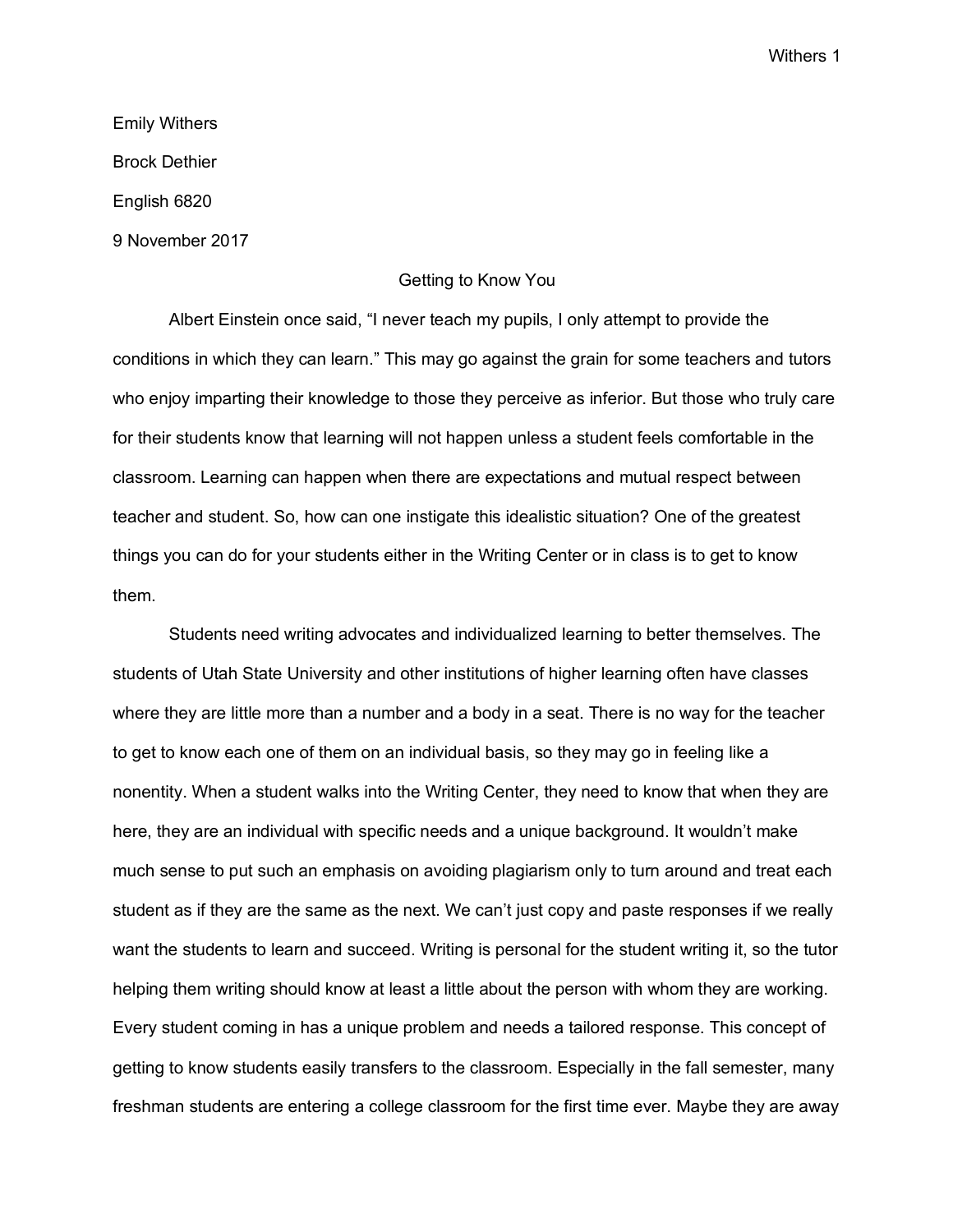from home and are not yet comfortable with all these new ideas and experiences. A teacher showing genuine interest and concern in their welfare can go a long way in settling their nerves.

Getting to know your students in the classroom is actually one of the number one ways to curtail behavior problems. At the base of this is whether or not the student is feeling mutual respect. In my past teaching experience as a middle school teacher, the biggest problems come from students who say things like, "You don't respect me, so why should I respect you?" Before that statement, I'd had no idea that the student was perceiving my words and actions as disrespectful. I'd been going forward on the assumption that just because I was the teacher, I should automatically get respect from my students. I was in charge, right? From this experience, I learned that I needed to lower the pride in my status a little and get to know my students better. Talking to them in a more personable manner helped immensely. We were able to restart on more even footing as we gained more respect for each other. Not all of the problems were fixed by this one thing, but it did make a difference. Granted, major behavior problems don't often happen at the college level. Instead, it translates into passive behavior. It's the student sitting in the back and playing on their phone if they show up to class at all. But if the teacher gets to know them and shows them the proper respect, they can feel more important in the classroom and will show more interest in the subject.

Bad behavior is not generally an issue in a half an hour tutoring session, but it does often appear in the form of the bad attitude of a student only at the writing center in order to fulfill a class requirement. Just as in the classroom, students do not learn from someone whom they do not respect. The tutors in the Writing Center may have an edge that teachers may not: students are going to tutor for help and automatically assume that they will get the help that they need. The respect is inherently there, though the tutor still needs to rise to the expectations in order to build respect and trust. Otherwise, the student will not accept the help offered and probably won't come back in the future. One way the tutors gain this trust is by explaining the Writing Center procedures and expectations at the beginning of the tutoring session. This way,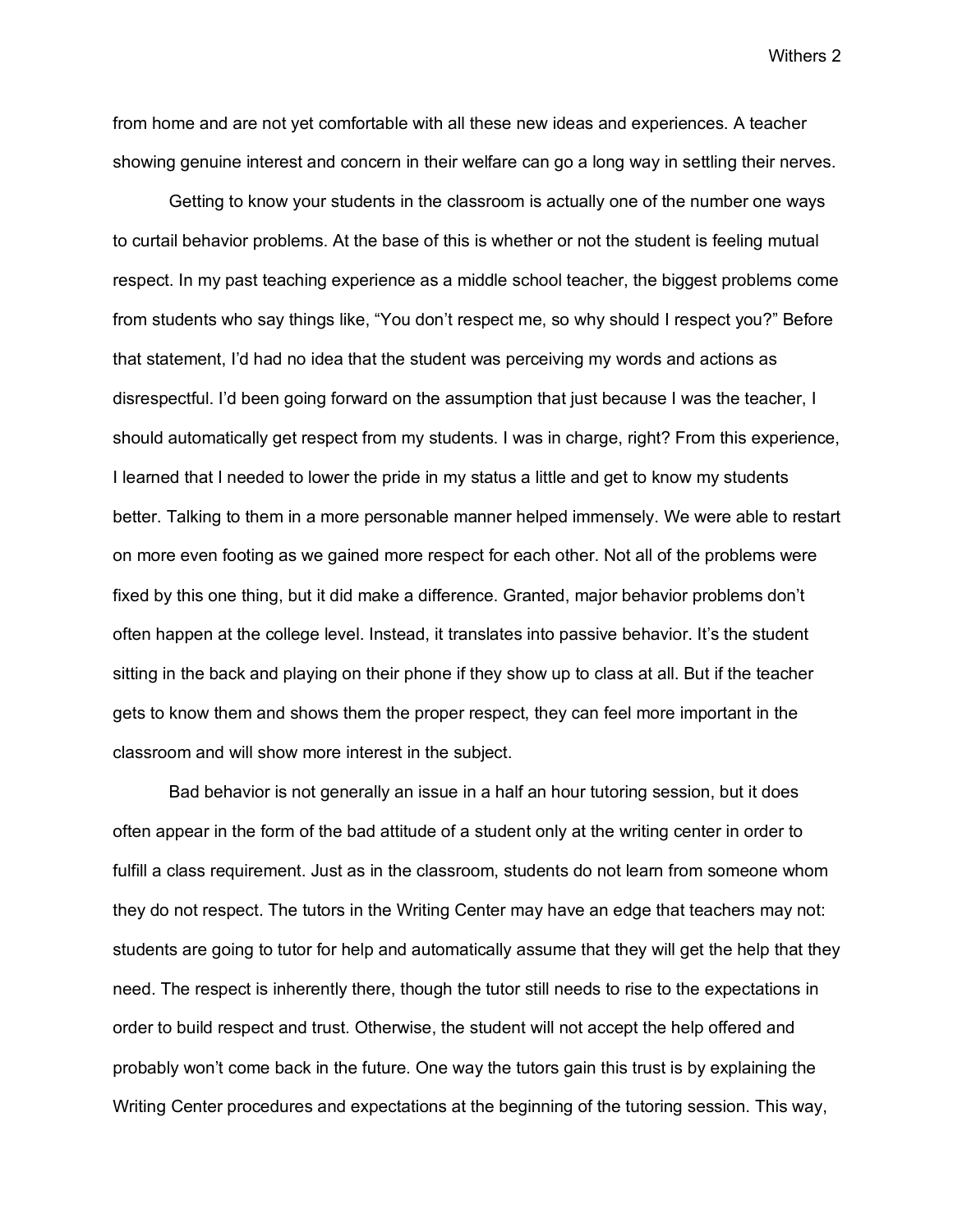the student knows what will happen in the next 20-30 minutes, and so lessens the chance that they will leave feeling cheated out of their precious time.

Getting to know students at the Writing Center can be difficult given the short span of time, but it is absolutely doable. So, how do tutors deal with it? After greeting the student, they often follow-up with a question. "How are you?" is a nice, non-threatening ice breaker. Even if the student answers with the common answer "Fine," tone can go a long way in telling the tutor the client's state of mind. Then the tutor can respond accordingly: energetic, sympathetic, soothing, or whatever the student needs.

A teacher has an entire semester to get to know their students, but it can be more difficult for them than for a tutor. Since one-on-one opportunities are rare in a large class, teachers doing the small things from the very beginning can make all the difference. Making eye-contact and asking how everything is going is a small gesture, but it will help the student feel more comfortable and able to open up later on. I talk to my students before class to see how they fare and also to gauge the mood. If everyone seems a little out of it, I may need to step up my own teaching for that day. Low energy from the teacher won't help a class of sleepy freshmen. Teachers who get to know their students' personalities can respond in kind to aid in communication.

Ask questions, and then listen to the answer. A tutor can ask questions all day, but it won't do any good unless the answer is listened to and applied. I've noticed that tutors can take on the personalities of their clients. One student came in all gung-ho and raring to go. The tutor responded by giving a brief rundown of how the Writing Center was run and then jumping right in with them. The student was in charge of the session, and the tutor let them be. Another time, I saw this same thing with the opposite kind of personality. When the student came in, they were obviously not familiar or comfortable with the situation. The tutor subdued their own personality to match the student's and even took extra time covering the expectations of the Writing Center to put the student at ease. The tutor should also ask about the student's major to get an idea of